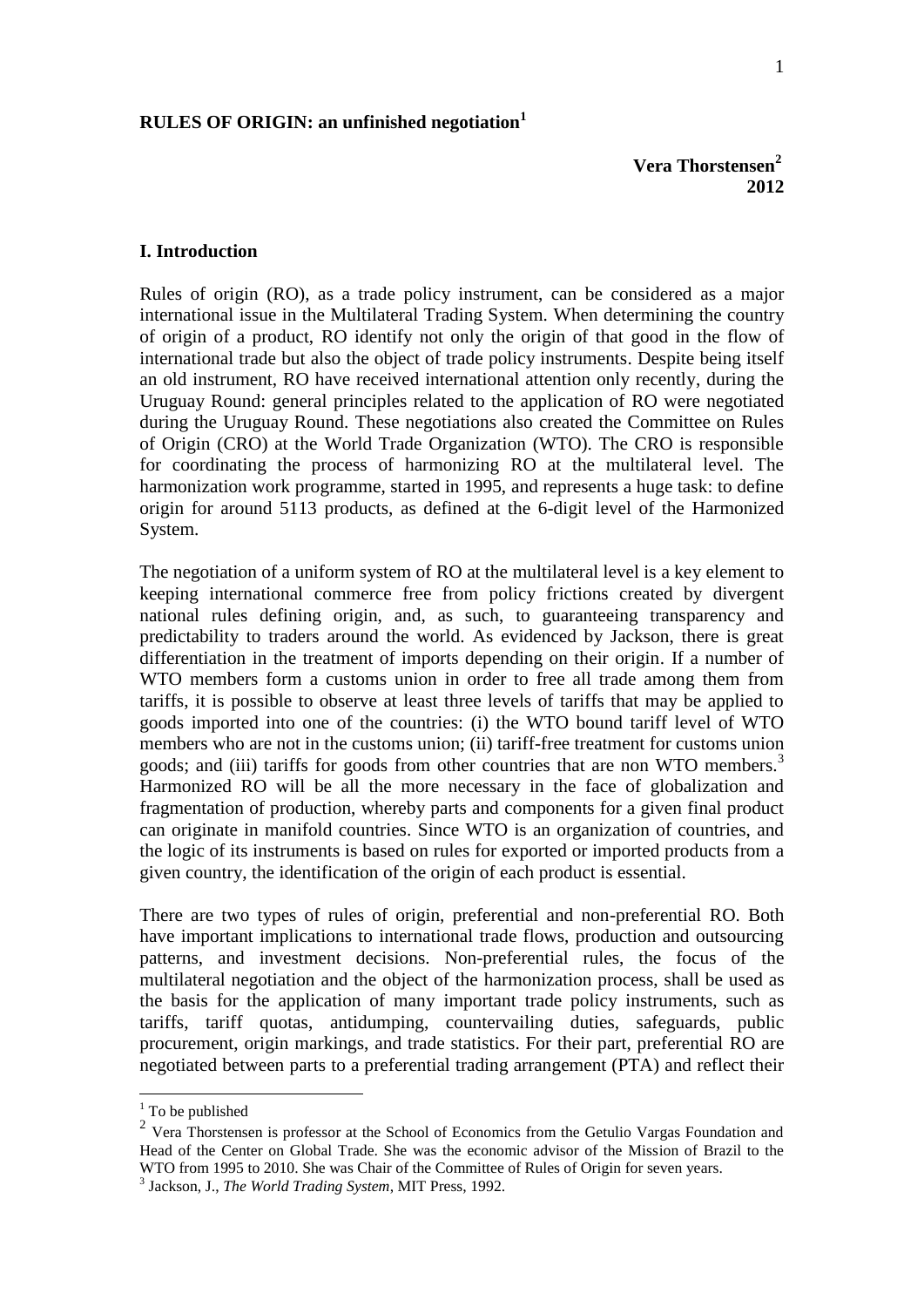main interests in that negotiation. Preferential RO are also employed in the context of generalized systems of preferences (GSP) as a tool to avert trade deflection and to ensure that preferential treatment will be conferred to their parts alone. As the number of PTAs increases, so increases the number of RO systems. The GSP RO are employed in non-reciprocal agreements, and thus defined by the country conferring the preferences.

Prior to the Uruguay Round, each country defined its own non-preferential RO. This resulted in the proliferation of different types of RO based on different criteria, being employed differently within a given country, depending on the trade policy instrument in question. For instance, the US applies a given RO differently in some key sectors such as textiles, steel, or information technology depending on whether the RO was used for customs purposes or for initiating antidumping actions. Not subject to an international discipline, RO evolved into a highly complex instrument that undercut the transparency of trade policy and increased the costs of trading for importers and exporters around the world. Concerns over the trade-distorting effects of RO led to the Uruguay Round participants to agree in the ARO.

Despite being a similarly powerful trade policy instrument, preferential RO have yet to come under international negotiations. Unlike non-preferential RO that fall within the scope of the WTO, preferential RO are negotiated among the PTA partners and only indirectly fall under the responsibility of the WTO Committee on Regional Trade Agreements, and the Committee on Trade and Development. However, as preferential RO were being transformed in important barriers to preferential trade, replacing the reduction of tariffs, many countries, mainly developing ones, are claiming for the harmonization of non-preferential RO as well.

The Agreement on Rules of Origin was negotiated in the Uruguay Round to establish basic principles for RO, and to put in place the program for harmonizing rules of origin that would result in a multilateral system of origin determinations of goods listed in the Harmonized System. The harmonization work, launched in 1995, was to be completed in three years. For this period of talks, the Agreement defined rules for certification of origin to counter the use of national certification methods as trade barriers. However, after 15 years of hard work, the harmonization program has yet to be concluded. Although the CRO has been able to define a RO for all products, the complexity and political sensitivity of many products continue blocking the conclusion of the program. There are many "core issues" and "crucial issues" awaiting resolution. The CRO has dealt with these contentious issues by sending them to the highest instance of the WTO negotiations, the General Council, in order for the member state ambassadors to reach a political solution. But ambassadors were never willing to solve these issues, arguing they are too technical. In reality, despite the technical language involving the negotiations, the discussion includes very sensitive political questions.

In other words, establishing the rule of origin for a given product is hardly an easy task. Each country has a negotiation position on each product, depending on whether the country is a producer, importer, and/or exporter of that product. The complexity of these issues has prompted member countries to carry out extensive consultation rounds with their producers and various governmental entities dealing with RO, as ministries of agriculture, industry, foreign trade, tax authorities, customs authorities, and also private sectors representing agricultural and industrial production through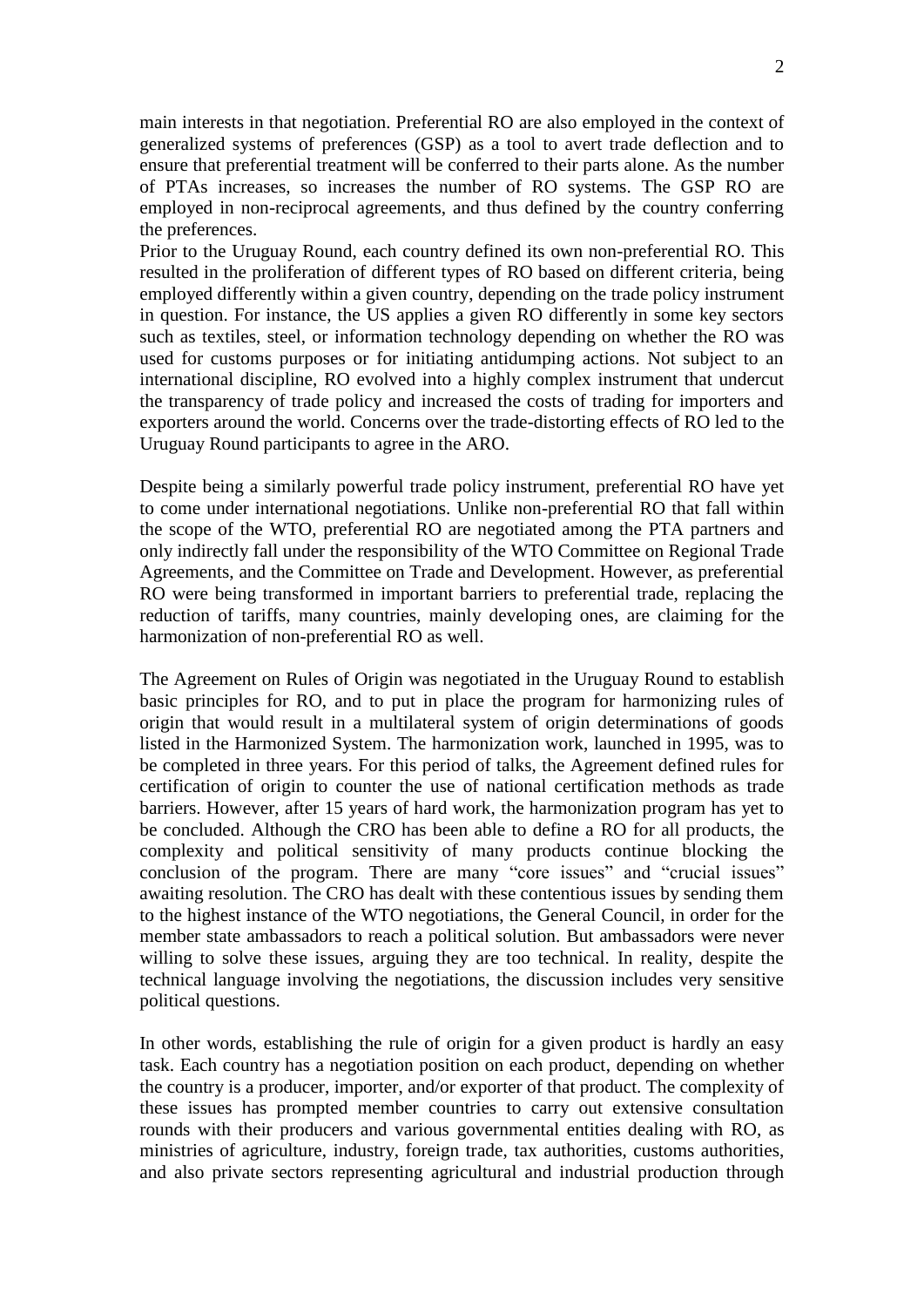their confederations and associations. Many of these sent representatives to Geneva to be kept updated on the details of the harmonization process and to be present at the discussions at the WTO.

Many countries are also engaged in trade negotiations on FTAs. RO are a central theme on each of theses fronts. A detailed analysis of the key questions surrounding the harmonization process is compelling, given that RO talks at the WTO will affect the negotiation of FTAs. Many developing countries are waiting the results from WTO to define their own RO. Since the impasse continues, they are creating their own systems and multiplying different ROs to satisfy their needs.

This article seeks to provide some clues why it was impossible, till now, to finish this multilateral negotiation. It is organized as follows: i) review of the main issues in the ARO; ii) present the main points of contention in the harmonization work; iii) analyze the implications of a harmonized system of rules of origin to the other major WTO agreements as well as to other national trade policy instruments; and to present some possible scenarios how to conclude the negotiation.

## **II. WTO Agreement on Rules of Origin**

The purpose of the ARO is to ensure that clear and predictable RO facilitate the flow of international trade, do not create unnecessary obstacles to trade, and do not nullify or impair rights of members. It also recognizes that it is desirable to provide transparency on regulations and practices regarding origin, and ensure that ROs are prepared and applied in an impartial, transparent and predictable manner.

## **Definitions and disciplines**

ARO defines RO as "laws, regulations and administrative determinations of general application applied by any Member to determine the country of origin of goods".<sup>4</sup> (ARO, Article 1.1). It does not include trade regimes leading to the grating of tariff preferences. RO include all the rules used in non-preferential trade policy instruments, such as tariffs (most favoured nation), national treatment (imported x domestic goods), lists of tariff concessions, elimination of quantitative restrictions, antidumping, countervailing duties, safeguards, origin marking requirements, and any discriminatory quantitative restrictions or tariff quotas. The definition of RO also includes RO used for government procurement and trade statistics. (Article 1.2).<sup>5</sup>

The Agreement lists the criteria to determine RO: tariff classification, specifying heading and subheading of the tariff nomenclature; ad valorem percentage with the method for calculating it; manufacturing or processing operation precisely specified.

During the transition period, ARO establishes, among others rules, that RO are not to be used as instruments to pursue trade objectives directly or indirectly, and shall not create restrictive, distorting or disruptive effects on international trade (Article 2).<sup>6</sup>

1

<sup>4</sup> WTO, Agreement on Rules of Origin, Article 1.1.

<sup>5</sup> WTO, Agreement on Rules of Origin, Article 1.2.

 $6$  WTO, Agreement on Rules of Origin, Article 2.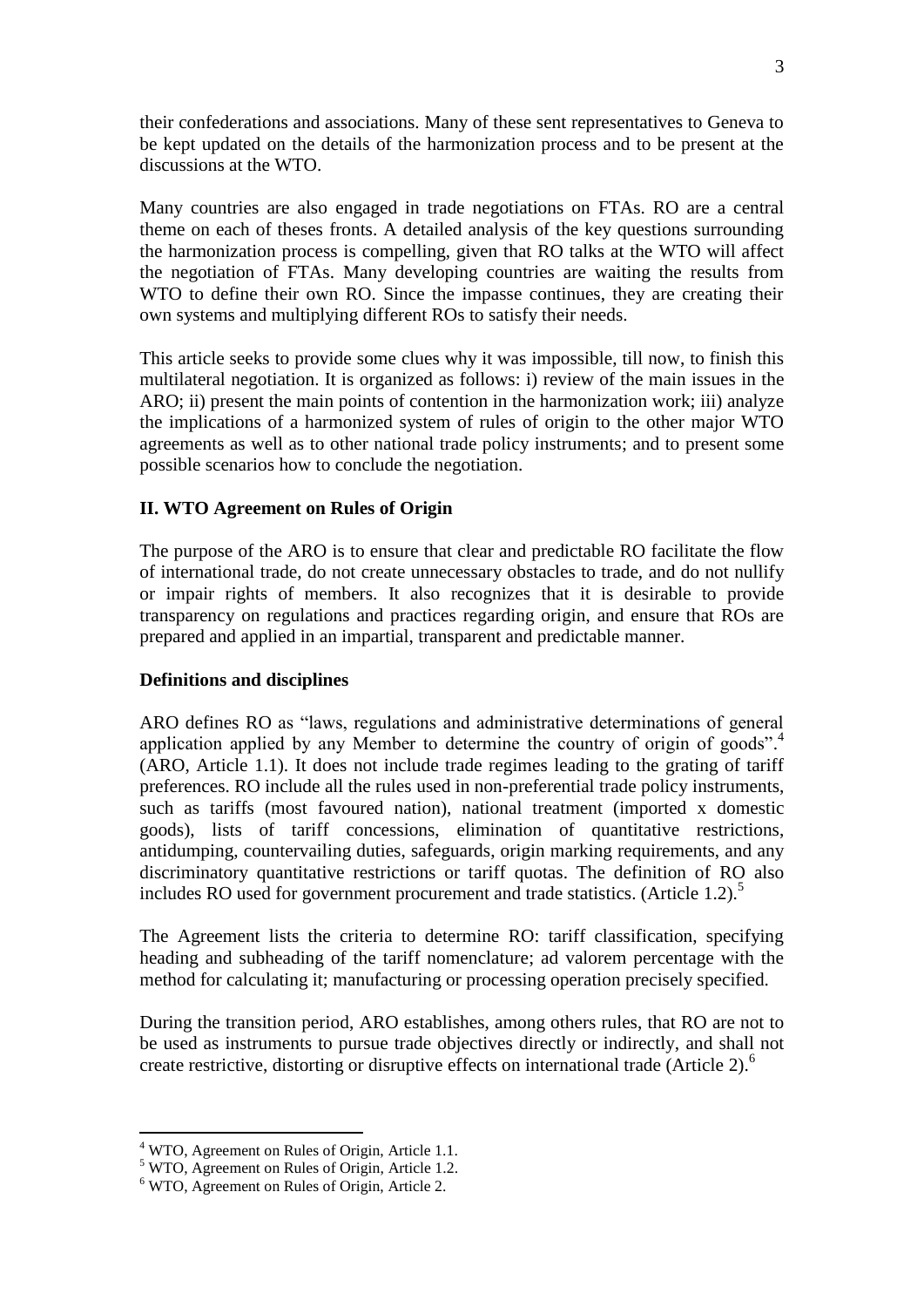#### **Rules of Origin Disciplines after the Negotiations**

Once the harmonization program has been concluded, WTO members shall ensure that (ARO, Article 3): a) to apply RO equally for all trade policy instruments mentioned in ARO; b) to define country of origin of a good as the country where the good has been wholly obtained or the country where the last substantial transformation has been carried out; c) to apply RO on imports and exports not more restrictive than those applied to determine whether a good is a domestic one, and do not discriminate between other WTO members, irrespective of the affiliation of the manufacturers of the good concerned; d) to administer RO in a consistent, uniform, impartial, and reasonable manner; e) to publish laws, regulations, judicial decisions, administrative rulings related to RO; f) to establish the origin of a product within a maximum of 150 days, and remain valid for three years as long as facts and conditions remain comparable; and g) do not apply legal or administrative modifications to RO retroactively.<sup>7</sup>

## **Declaration on Preferential Rules of Origin**

The growing importance of preferential RO in the face of the proliferation of regional integration agreements prompted the Uruguay Round participants to negotiate also the Common Declaration with Regard to Preferential Rules of Origin (ARO, Annex II).<sup>8</sup>

In the Annex, the members define preferential RO as "laws, regulations and administrative determinations...applied by any Member to determine whether goods qualify for preferential treatment under contractual or autonomous trade regimes leading to the granting of tariff preferences." As such, preferential RO go beyond circumstances where the most favored nation principle is applied.

Members also agreed to a similar series of disciplines for applying preferential RO as for non-preferential RO. They agree to provide to the WTO Secretariat promptly their preferential RO, including a listing of preferential arrangements to which they apply, as well as any judicial decisions and administrative rulings on preferential RO.

#### **Committee on Rules of Origin**

ARO established the Committee on Rules of Origin composed by representatives from each of the members, to consult and carry out the responsibilities assigned under ARO. It also created the Technical Committee at the Brussels-based World Customs Organization (WCO) to carry out technical studies, and provide data and advice on matters related to the ARO.<sup>9</sup>

The main task before the CRO is the Harmonization Program of Rules of Origin. The Program has been extended several times since its planned date of conclusion in 1998. Besides the 5113 product-specific RO, the CRO is to harmonize the general RO that cover all products. In the beginning, the harmonization work was carried out jointly by the CRO and TCRO. The latter has completed the technical part of the work, which involves the technical discussion over the options available for each product.

1

 $7$  WTO, Agreement on Rules of Origin, Article 3.

<sup>8</sup> WTO, Agreement on Rules of Origin, Annex 2.

 $9$  WTO, Agreement on Rules of Origin, Annex 1.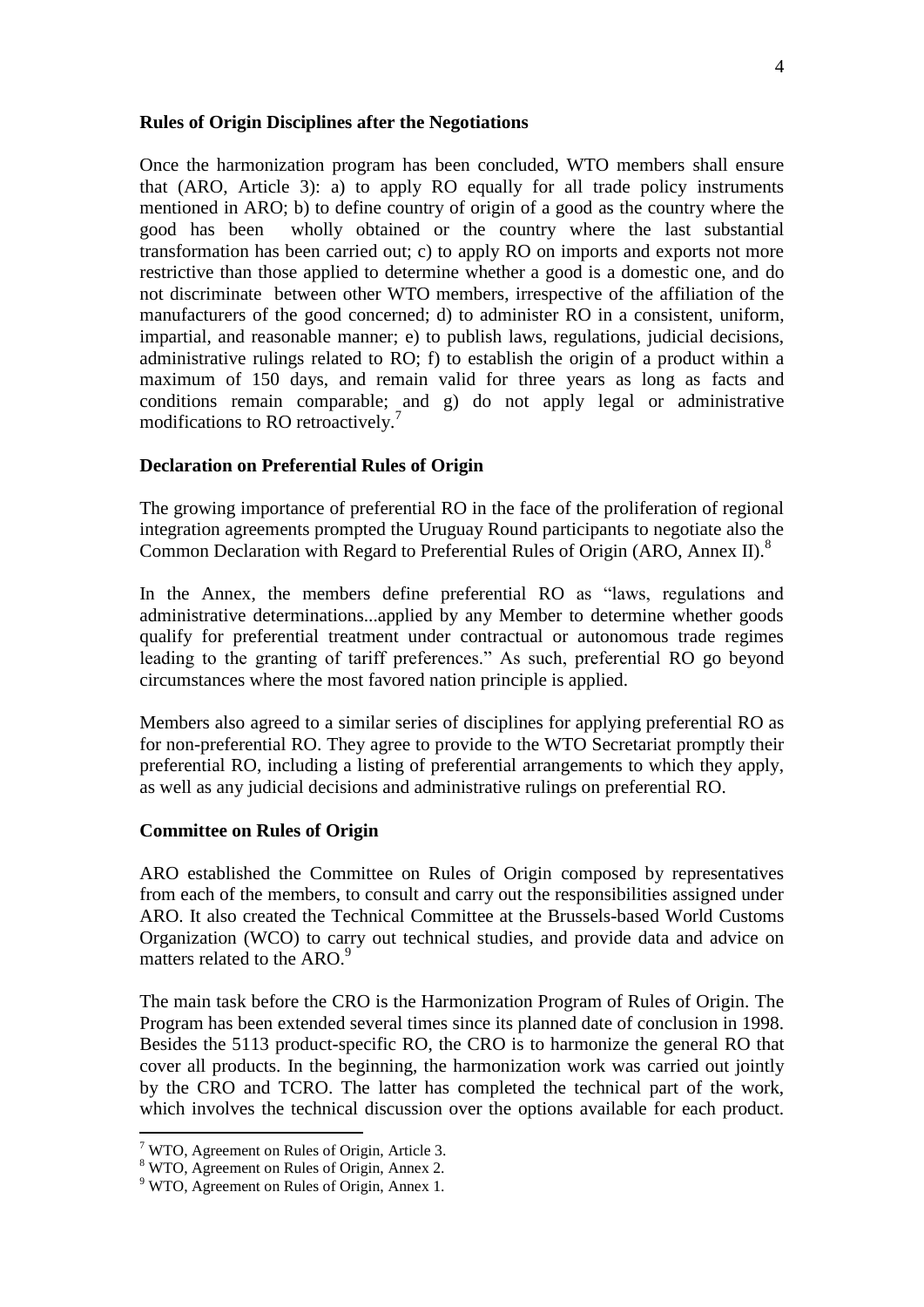When a given RO was approved by consensus, it was sent to Geneva to the CRO. The Technical Committee's work was concluded in 1999, with the about 500 open questions that could not be solved at the technical level being sent to Geneva. The CRO has sought to extract compromises on these remaining issues through a negotiated dynamic among member states. The final 150 issues were too political and contentious for the CRO to solve, which prompted it to send these issues to the General Council.

## **III. Negotiations of the Harmonization Program**

## **Objectives and principles**

The ARO also established the objectives and principles for the harmonization program of negotiations for non-preferential RO (ARO, Article  $9.1$ )<sup>10</sup>:

a) all rules of origin should be applied equally for all purposes set out ion ARO; b) the country of origin of a good is either the country where the good has been wholly obtained or, when more than one country is concerned in the production, the country where the last substantial transformation has been carried out; c) RO should be objective, understandable and predictable; d) RO should not be used as instruments for the pursuit of trade objectives, either directly or indirectly, and they should not create restrictive, distorting or disruptive effects on international trade, or pose unduly strict requirements or require the fulfillment of a certain condition not relating to manufacturing or processing as a prerequisite for the determination of the country of origin; e) RO must be administrable in a consistent, uniform, impartial and reasonable manner; f) RO should be coherent; and g) RO should be based on a positive standard, negative standards may be used only to clarify a positive standard.

ARO also required that the Harmonization Program should be conducted on a product sector basis, as represented by chapters or sections of the Harmonized System Nomenclature (Article 9.2).<sup>11</sup> Some definitions were included: i) For wholly obtained goods: as goods obtained in one country with minimal operations or processes that do not confer origin; ii) For substantial transformation: use the criterion of change of tariff heading or subheading and the minimum change to meet; as a supplementary criterion, the use of ad valorem percentage or processing operation.

After the harmonization work is completed, the Committee is to review the results in terms of their overall coherence.

## **The Structure of the Agreement**

The results of the Harmonization Program will be incorporated in the ARO and should contain the following:

1. General Architecture with General Rules: definitions of basic terms, methods of obtaining goods, materials incorporated in a good, and originating and non-originating materials; scope of the agreement; determination of origin; neutral elements; packaging and labelling; parts and accessories

<u>.</u>

<sup>&</sup>lt;sup>10</sup> WTO, Agreement on Rules of Origin, Article 9.1.

<sup>&</sup>lt;sup>11</sup> WTO, Agreement on Rules of Origin, Article 9.2.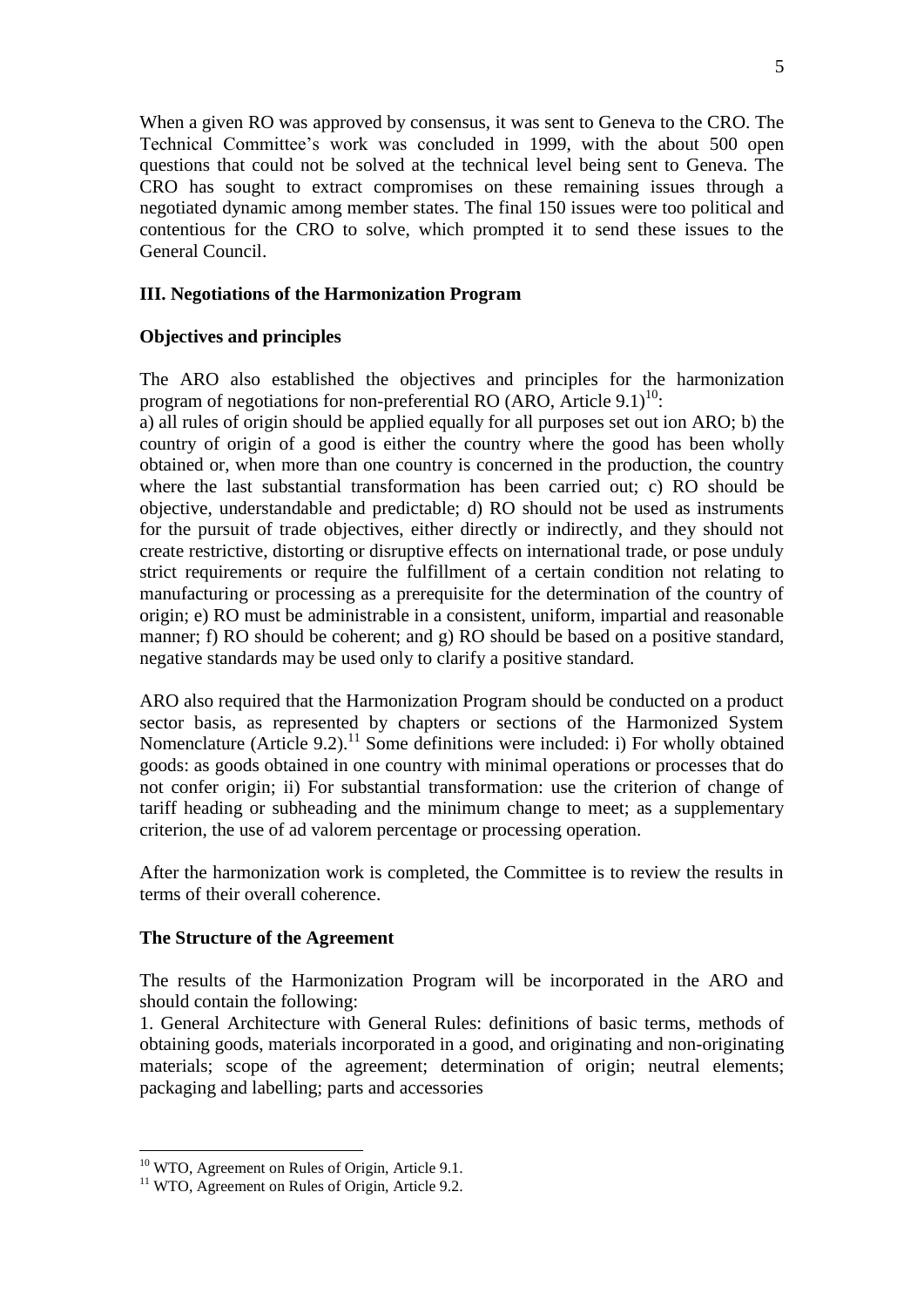2. Appendix 1 – Wholly obtained goods: scope of the agreement; application of RO; determination of origin; primary rules; secondary rules; intermediate materials; interchangeable materials; sets and kits; collections of parts; *de minimis* rule

3. Appendix 2 – RO for Specific Products: Lists of RO of products at 4- or 6-digit level of disaggregation, with RO being defined as: Change of chapter (CC) performed at 2-digit level; Change of tariff heading (CTH) at 4-digit level; Change of tariff subheading (CTSH) at 6-digit level; Additional criteria such as value added or technical requirement

# **IV. The Big Questions in the RO Negotiations**

This section presents a synthesis of the more contentious issues pending in the negotiations of the harmonization process. The negotiation scenario includes many countries with defensive or offensive actors. If they are defensive, their interests are to use RO to protect their industries through restrict rules. If they are offensive, they want to export, and do not want origin to be used as a barrier to trade, through liberal rules.

**1. Food products –** The debate on food products is divided between the major agricultural producers and major exporters, and countries that usually protect their agricultures, being big importers of primary products that exporters of processed food. The former argue that processing alone is not sufficient to confer origin; the latter view processing as substantial transformation that renders the final product distinct from its raw material inputs. An important issue surrounding the debate is export subsidies. Subsidies encourage eligible producers to import raw materials, process them, and subsequently re-export them, subsidized, to the raw material producer countries, a practice that undercuts domestic producers' market share. The main sectoral issues of contention are as follows:

- Raising and fattening of animals. At stake is whether origin should be granted to the country where the animal was born or where it was raised. Countries that do not need to import animals defend the former option (Brazil), while countries that raise animals support the latter (EU). Sanitary standards are an important issue to the discussion (Japan, Korea).

- Slaughtering, fresh, chilled, and frozen meat. The question is whether slaughtering can be considered substantial transformation (US, Brazil, Argentina), or whether origin is conferred to the country that raised and fattened the animal (EC, Japan). The broader issue at stake, again, is sanitary standards, vaccinations and hormones.

- Dried or smoked meat of fish, bovine or swine. The issue is whether drying, salting, or smoking of meat can be considered substantial transformation. Some countries argue that it is the process that guarantees the quality of the final product as in the case of fish (Norway), ham and sausages. Others considered these operations as nonsubstantial.

- Fish products. There are two issues under consideration. The first concerns processing. Is the operation of filleting fish substantial? Countries that depend on fishing and seafood exports argue that processing of fish requires special techniques that should confer origin (Norway). The second issue concerns the definition of origin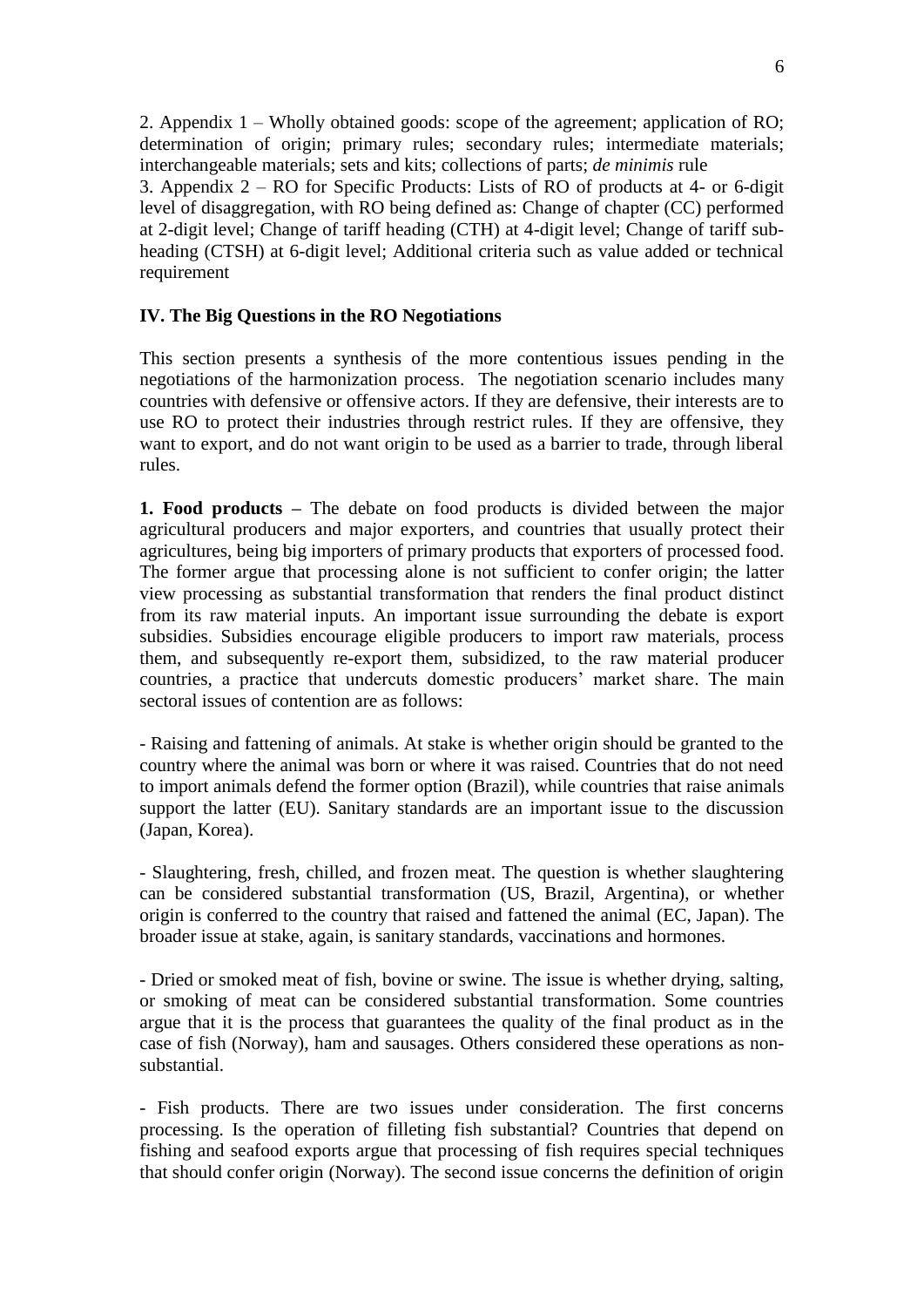of products obtained from the exclusive economic zone (EEZ) in the sea. All countries agree that fish caught within 12 nautical miles from the shore of a country is accorded the origin of that country. What is contested is the EEZ extending 200 nautical miles from a country's coast. Most developing countries favor a RO conferring origin to the country in whose EEZ the fish was caught (Brazil, Argentina, India, Australia). The EC, meanwhile, supports a RO that determines origin of fish caught in the EEZ by the origin of the vessel.

- Milk products. The issue is whether processing confers origin. In this case, milk powder imported from one country to another for processing (mixing with fat and water) would acquire the origin of the latter. At the heart of the matter are the use of milk quotas and sanitary standards (US, EU).

**-** Ground and toasted coffee. Large coffee producers argue that country where coffee beans are grown is the country of origin (Brazil, Colombia). The main producer of processed coffee or consumer countries (EU, US) hold that the origin of bean is not sufficient since the final product is a blend of roasted coffees from different origins, and only the blending and roasting process can give the taste to the final product. A parallel issue is determining the origin of blends, i.e., the exact percentage of coffee originating from a given country in the final blend that would suffice to confer origin. The same debate surrounds soluble coffee.

- Refined sugar. Sugar-producing countries maintain that refining is not adequate to confer origin (Brazil); sugar-importing countries, interested in re-exporting refined sugar, often at subsidized rates, argue to the contrary (several countries).

- Refined vegetable oils. Countries producing seeds and exporting vegetable oil argue that the mere process of refining oils cannot suffice for conferring origin. Importers of raw oil defend that processing is enough to confer origin.

- Pizzas. Countries that import pizza bases argue that the toppings of a pizza confer origin; countries exporting those bases hold that is the base that defines origin.

- Fruit juices. There are two issues and three sets of interested parties: countries that export fruit, countries that export juice concentrates, and countries that produce juice from concentrate. The first issue is whether the fruit or the juice confers origin; the second whether juices made from concentrate confer origin, or whether it is concentrate that defines the origin of the juice.

- Wines. Much like for juice, the question is whether the origin of the grape is the origin of the wine (EC). Further issues are whether wine produced from grape must is originating, and defining origin for blends of imported and domestically produced wines (Japan). Similar questions surround distilled beverages: whether the process of distilling or the blending of distilled beverages confers origin.

**2. Processed Industrial Goods** – the most contentious issues are:

- Cement. Countries that export portland cement where clinker represents nearly 90% of the mixture argue that origin should be defined by the country of clinker. Countries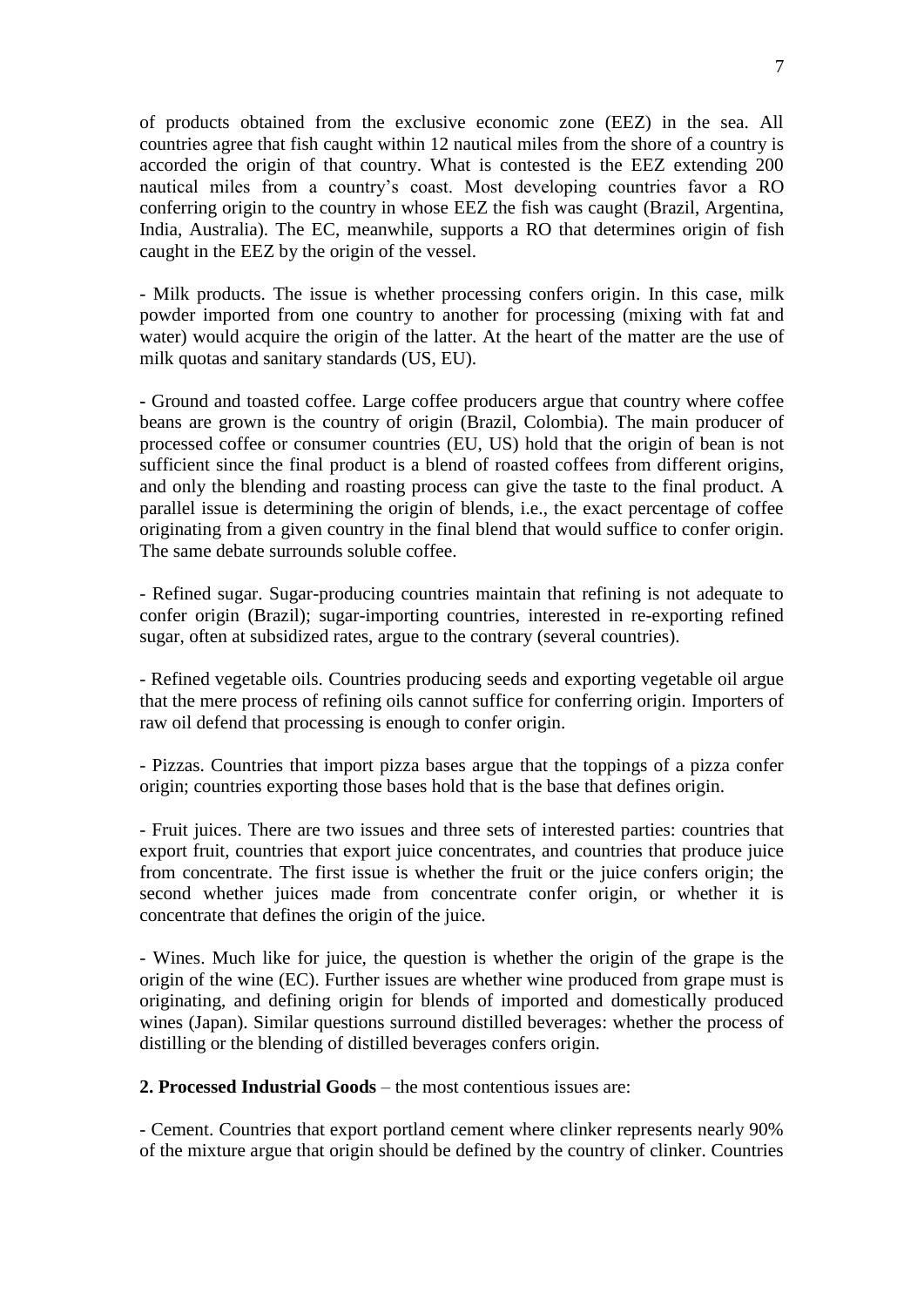that produce special cements and where clinker is only 40% of the mixture or less, posit the country that produces the cement from clinker is the originating one.

- Pharmaceuticals. The two key issues are determining the origin of a blend with materials from two or more countries, and whether blending materials to produce medicine can be considered substantial transformations. Countries that produce the final product affirm that the process of blending requires high levels of precision in order to produce an effective and safe final product, and hence should confer origin

- Perfumes and beauty products. The question again is on the origin of a blend of materials from various countries. The debate is related to the broader issue of brands and trademarks.

- Leather products. The discussions focus on the operation or combination of operations: tanning, re-tanning, refining and finishing, that would suffice to provide origin. At stake are the interests of countries exporting leather and countries exporting final products made of leather as footwear.

- Textiles: yarn and fabrics. The question is which part of the yarn production would confer origin: dyeing, printing or finishing. It extends to natural and synthetic products alike. The big debate is whether origin should be conferred by the country doing the weaving, or, as argued by countries with incentives to import woven products, by the country of coloring or printing. Another debate is related to fabrics. Again, is dyeing, printing and finishing substantial? India, EC, Egypt say yes; US says no.

- Embroidery. The question is how much of the embroidery is to take place in a country in order for it to claim origin, and how to define the extent of broidery: whether by the embroidered area, space between the designs, weight of the thread used for embroidery, or the value added by embroidery.

- Apparel, knitted to shape. The discussion is whether origin may be the country where the knit or woven parts were put together (assembled) or the country that produced these parts. India defends the first; US and Brazil the second.

- Iron and steel. There are two main issues. One is whether laminating steel confers origin. The second is whether coating to preclude corrosion and so increasing the value of the good can be considered substantial transformation. Big steel producers argue that neither laminating nor galvanizing suffices for conferring origin. Behind the issue is that producers want assurances that they would not be subjected to antidumping or anti-subsidy actions from a third country, should their raw materials be imported by another country and subsequently re-exported by that country at low prices to the third country market.

## **3. Assembly of machinery, electrical equipment, vehicles, airplanes, ships**

The basic issue in the debate on the origin of assembled industrial goods is the criterion that allows for precluding simple manufacturing operations. One such proposed criterion is CTH (change of heading) (US, Japan); however, since the Harmonized System was not developed with origin considerations in mind, the CTH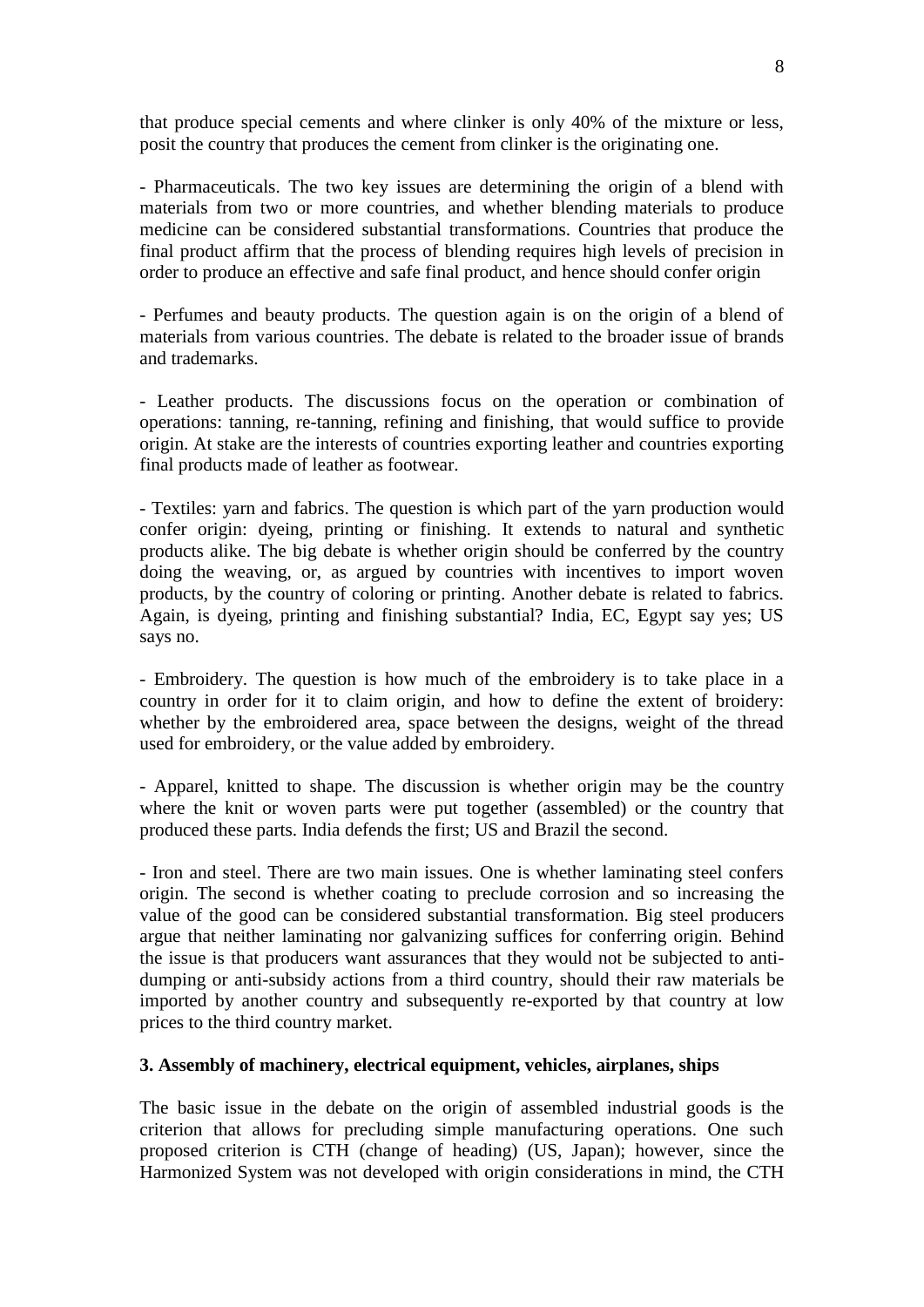criterion would be excessively demanding to meet: parts and accessories for many machinery products fall under the very same heading as the final good itself. Another proposal is to introduce a value added criterion (EC, Brazil); however, the exact domestic value added sometimes is difficult to calculate, particularly given that it is subject to changes in exchange rates and can depend on the accounting system of the producing company. Globalization of and fragmentation of production has further complicated the determination of the origin of each intermediate good included in a given final good.

# **V. The Implications of Origin Determinations**

One of the reasons why the negotiations are so complex and sensitive to conclude is the implications of RO on a series of other agreements negotiated in the WTO or on other international fronts. Some of the key issues are as follows:

-Textiles. The Agreement on Textiles incorporated textiles under WTO disciplines, through the dismantling of quotas established in the Multifiber Agreement. However, origin rules for yarn, textiles, and apparel alike have major implications to products whose components originate from different countries. As origin in these products is defined by a series of processes, the current strategy of many companies to spin in one country, weave in another, and color and print in still another will undoubtedly be affected. Moreover, although the Textiles Agreement has expired, a change in origin definitions alters the application of other related important instruments as antidumping, anti-circumvention and countervailing measures, and also existing quotas. Some countries argue that any processing should confer origin, while others maintain that only integrated production will suffice for claiming origin. For its part, some others see the colouring and printing as the key processes to confer origin

- Sanitary and phytosanitary (SPS) standards. The SPS Agreement stipulates that the health standards for food products should be defined in ways that would not create new barriers to trade. The key question is how to comply with this provision in a world where a given food product may contain inputs from various different countries with differing health standards, and differences in the uses of chemicals, antibiotics, hormones, and genetically modified seeds. Although the objectives of the SPS Agreement and the ARO differ, their provisions should be compatible with each other.

- Labelling requirements for food products. Codex Alimentarius defines the international norms for food products. It informs consumers of the ingredients and processes involved in the production of the final product, and, as such, it basically defines origin on the grounds of processing. However, the RO negotiations will complicate the labelling requirements, as they have given rise to several proposals to define origin especially for meat products, such as on the basis of country where the animal was born, raised, or slaughtered, or where the meat was processed. Moreover, that consumers have recently become more demanding of the information on the origin of meat and the type of processing that can be employed will likely have important implications to the Codex and the definition of RO alike. Again, the two sets of rules have different ends but should be made complementary.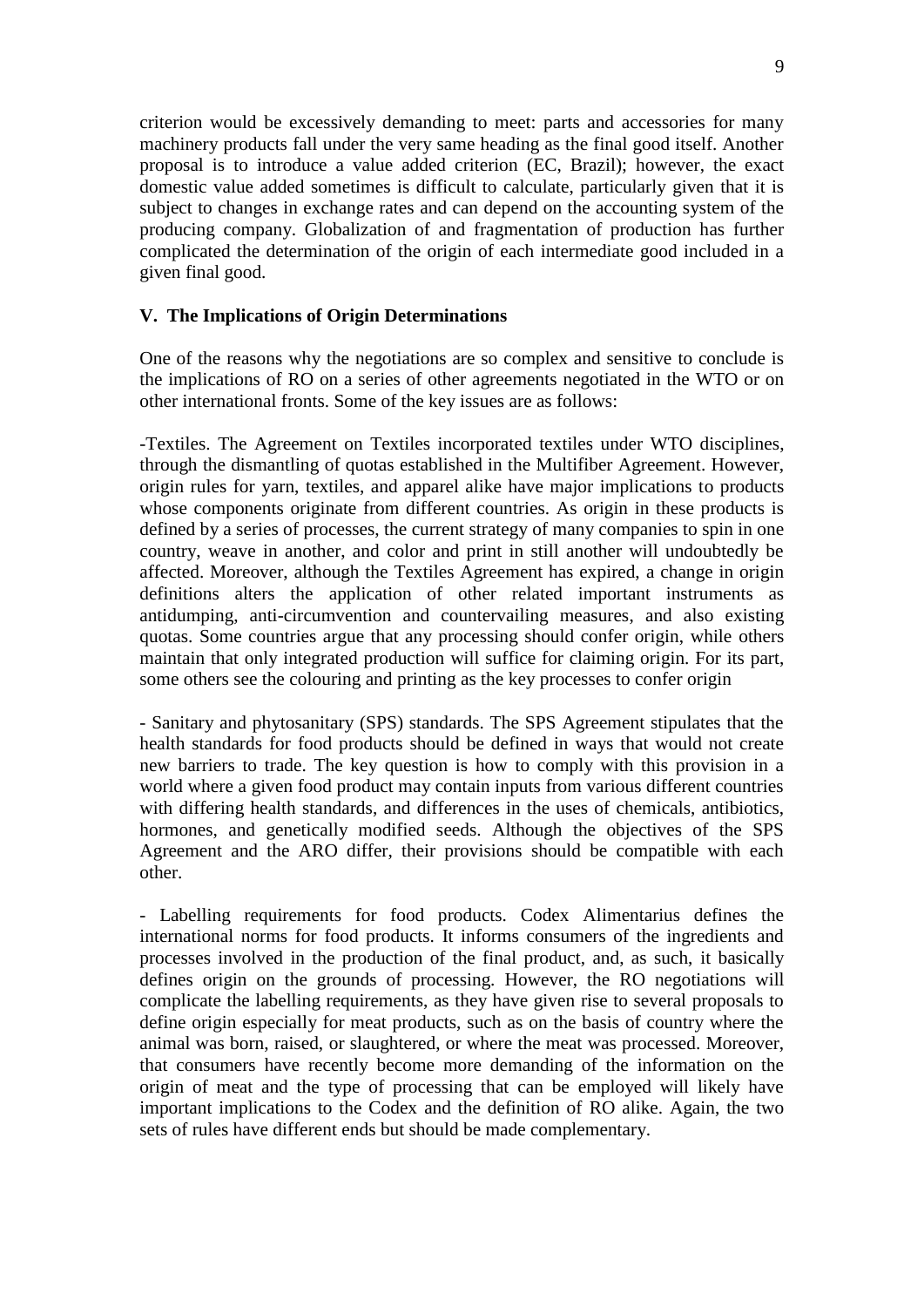- Antidumping. ARO contains provisions on the use of RO for antidumping actions. However, some countries, such as the US, Japan and Korea argue that the calculation of the margin of dumping, the difference between the price of the exported good and its value in the domestic market, as defined in the Agreement on Anti-Dumping is normally based on the concept of exporting country and not on the country of origin. As such, determining origin for antidumping actions would not be always necessary. The US prefers having its own RO for antidumping investigations in order to be better able to defend some of its major domestic industry sectors, such as textiles, electronics, and metal industries that have already stringent RO.

Many countries, as China and ASEAN cite the problem of circumvention of antidumping actions as revealing the need for establishing harmonized RO. Circumvention takes place when an exporter, in an effort to circumvent antidumping actions by an importer, exports dumped components to the importer country's market and produces the final good within the borders of the importer country. Alternatively, an exporter ships dumped goods to a third country and proceeds to export from the third country to the importer, thus evading the antidumping. Once harmonized, nonpreferential rules of origin could pave the way for resolving numerous cases of circumvention in global trade, particularly of goods shipped from Asia to the US or EU markets.

- Safeguards. Usually safeguards are imposed as additional tariffs or import quotas. The application of safeguards is problematic in cases where an exporting country with an import quota in the importer country's market has filled it, and starts exporting from a third country by carrying out some minor manufacturing processes with components imported from its own market there. The exporting country has thus circumvented the quota restrictions. How should the origin of the product be defined to make it compatible with the issue of safeguards?

- Origin markings. Origin markings are established to give information about the quality of a good by its country of production, and hence protect consumers from fake and pirated products that are likely of less quality and lower in price. RO will be key in defining origin markings. However, the purposes of origin markings are again distinct from the purposes of RO, and origin marking requirements tend to be stricter than RO.

- Trademarks. Trademarks are protected as intellectual property by Trade-Related Aspects of Intellectual Property Rights (TRIPs). One of the core issue surrounding trademarks and RO concerns coffee. Colombia is particularly worried on its trademark "100% Colombian Coffee". Other coffee producers, such as big consumers as EU or US oppose the 100% rule on coffee due to its practices of blending. This poses a challenge for reconciling harmonization work with the TRIPs Agreement.

- Geographic indication. These denominations, also covered by TRIPs, affect particularly wines and liquors. But the EU is interested in informing the consumer of the quality of the product by indicating the region where the production took place. As on trademarks, RO would have to be made compatible with TRIPs.

In sum, the result of the RO negotiations can have important implications to the other WTO agreements. As such, RO talks are often faced with resistance from the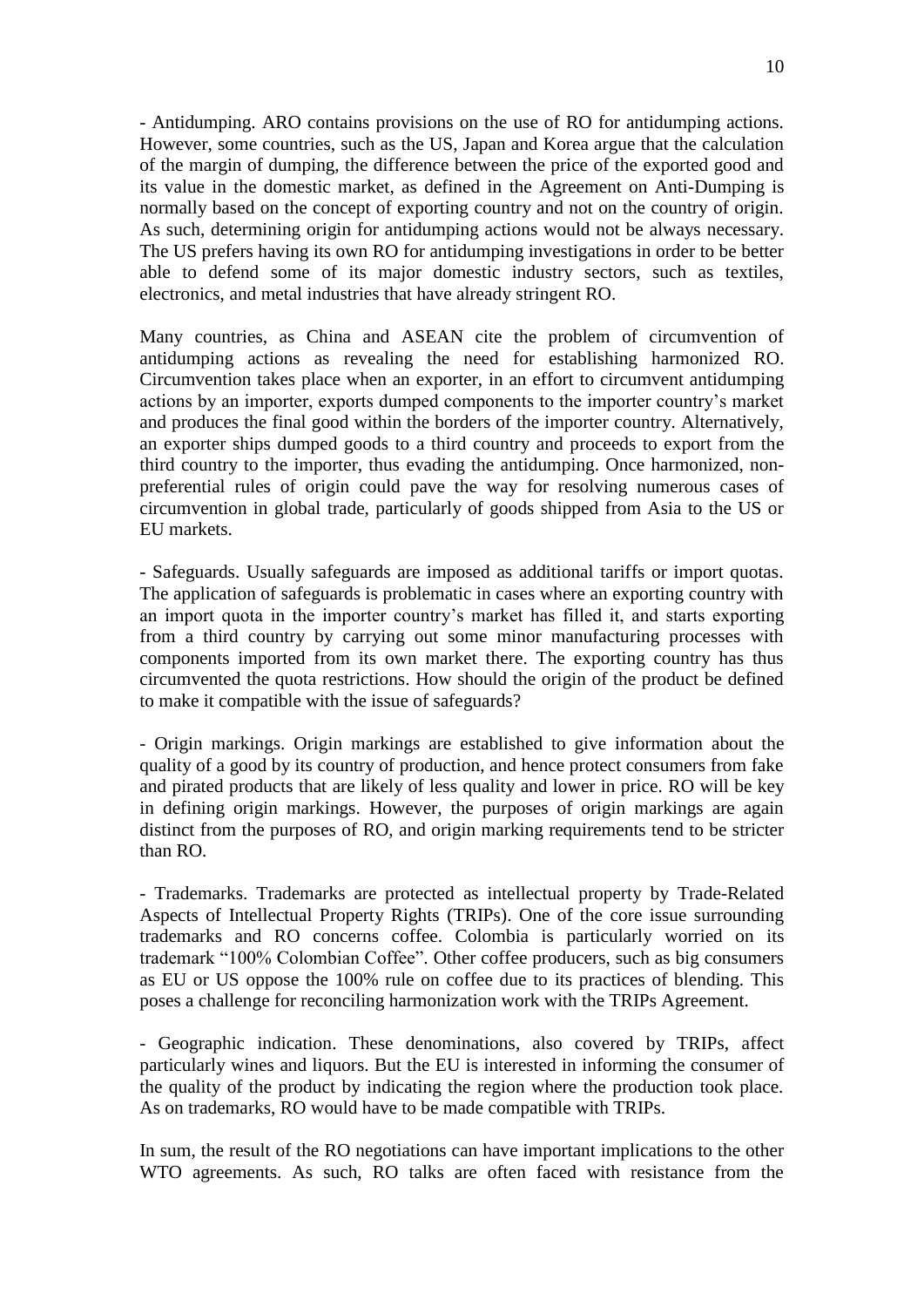beneficiaries of the *status quo* in the other agreements. To be sure, reconciling RO with all the existing international trade agreements would likely prove an impossible endeavour. The goal of the harmonization work should be simply to facilitate commerce and to establish RO that allow the policy instruments in the other agreements to be applied in practice. One of the keys is reconciling health and intellectual property right protection concerns with origin definitions.

# **VI. Conclusions**

WTO rules of origin are an indispensible tool for applying a number of trade policy instruments. The multiplication of different RO systems applied by different countries is certainly creating barriers to trade. It was this concern that led the Uruguay Round participants to negotiate the Agreement on Rule of Origin, which established norms for applying RO and paved the way for the ambitious endeavor of harmonizing nonpreferential RO. The harmonization work has been difficult and experienced multiple delays, and, at the present time, faces a significant impasse, due to the conflicting interests involving member states' trade and investment patterns. Some years ago, the main contested issues were sent to the highest level of negotiations, the General Council. However, there is no political will to construct a consensual solution.

Three possible scenarios can be envisaged for the future of WTO RO.

The first scenario is to accept the inevitability of a failure and to suspend the negotiation, accepting the impossibility of reaching a consensus. Despite the importance and the impacts of RO on trade, there is no political press to finish the harmonization task. The consequences are clear: multiplication of national nonpreferential RO systems, manipulation of RO as barriers to protect trade from unwanted imports, impact on the application of all defence instruments and undermining of the whole WTO rules system. It is possible to foresee, in the near future, countries ready to start the harmonization exercise again to avoid the chaos created by uncontrolled RO.

The second scenario is to agree in a mid-term solution. After 15 years of hard work, the Committee has a Consolidated Text  $(G/RO/W/111)$  series document).<sup>12</sup> It is not a final work, but it is the result of a huge political compromise. The proposal is to use it as a Guideline, that is, as an indicative and non-mandatory text. Since it has several possible options, each country can chose its own and notify to the WTO. After an experimental time, members will discuss what to do with the Guidelines: to kill it, to keep it as Guideline, or to conclude the harmonization exercise. It can be used as a model to countries facing the task of creating its own national system on RO.

The third scenario is to follow the most known criteria of preferential RO, the value added principle. It is simple and direct, but has an inherent fail  $-$  it is affected by exchange rate fluctuation. Members need to negotiate a mechanism to correct these fluctuations from calculations of imported costs. A good start is to use SDR (Special Drawing Rights) from FMI, as soon as it starts including a more significant basket of currencies.

<sup>&</sup>lt;u>.</u> <sup>12</sup> WTO, Committee on Rules of Origin, *Draft – Consolidated Texto f Non-preferential Rules of Origin* 

*<sup>–</sup> Harmonization Work Program*, document G/RO/W/111.